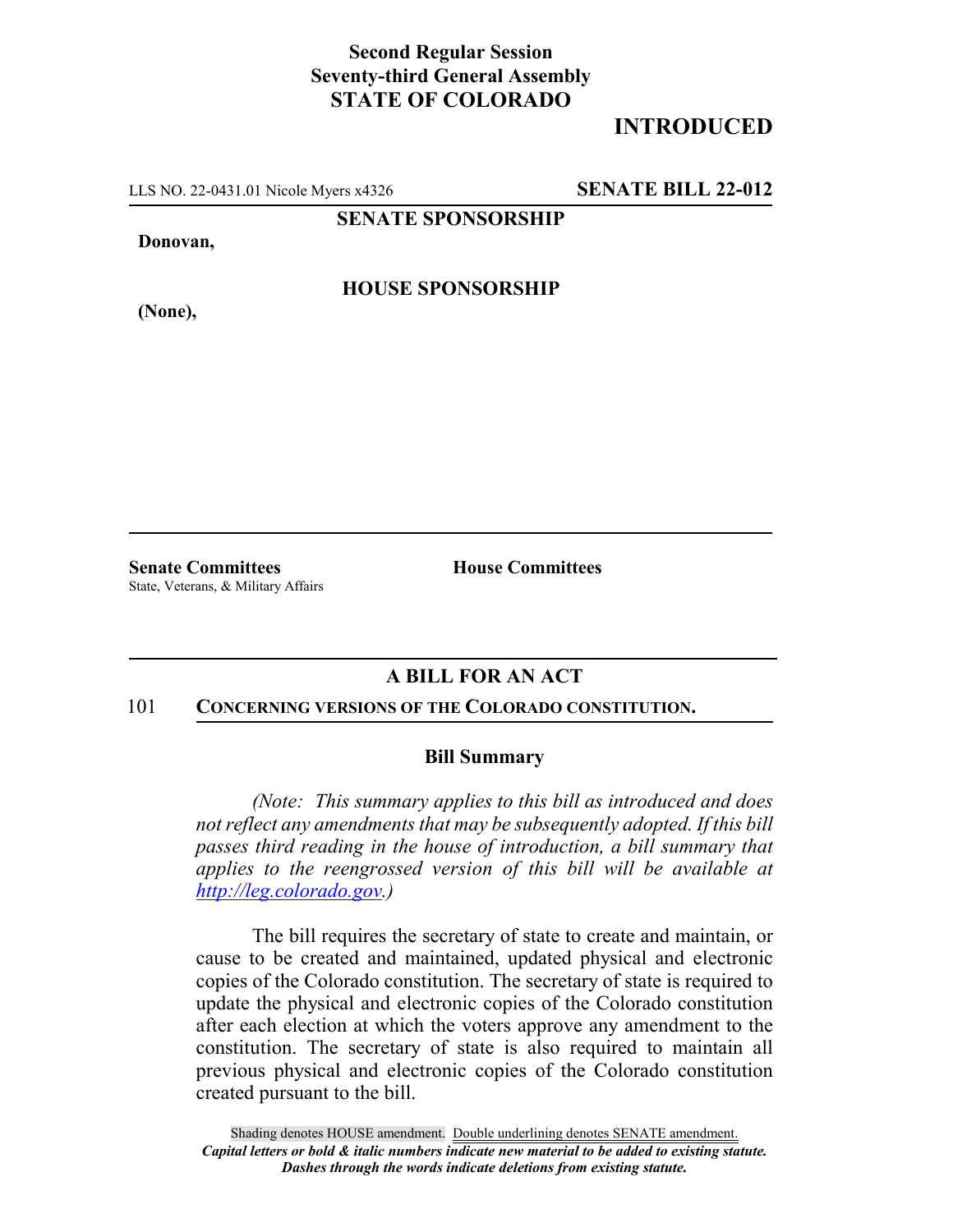The secretary of state may work with the state archivist to determine the format of the physical version of the Colorado constitution and to provide for the public display of and other educational opportunities related to it. The bill authorizes the secretary of state to solicit, accept, and expend bequests, gifts, grants, and donations to create and maintain the physical version of the Colorado constitution.

The secretary of state is required to ensure that each electronic version of the Colorado constitution is stored with the office of the secretary of state and is available to the public in a searchable format. In creating and maintaining the electronic versions of the Colorado constitution, the secretary of state is required to ensure that the constitution is easily accessible and user-friendly for the general population.

The bill requires the state archivist to submit to the state capitol building advisory committee and the capital development committee a proposal for displaying the original Colorado constitution in the state capitol building. The bill requires the state archivist to include certain information in the proposal. The bill also gives state archives the authority to solicit, accept, and expend bequests, gifts, grants, or donations for the display.

1 *Be it enacted by the General Assembly of the State of Colorado:*

2 **SECTION 1. Legislative declaration.** (1) The general assembly

3 hereby finds and declares that:

 (a) Access to the Colorado constitution is a primary tool in our state's democracy. The Colorado constitution establishes the basic framework of the state's government and protects citizens' individual rights. Since 1910, it has provided Coloradans with the unique right to initiate laws, to hold referenda on laws enacted by the general assembly, and to amend the constitution.

 (b) With over one hundred fifty amendments in its history, the constitution has been shaped and reshaped as the needs of Coloradans have transformed. Its thirty-nine founding delegates, representing every district in the Colorado territory, created a "rights first" approach to their new constitution, declaring the rights of the citizens before specifying the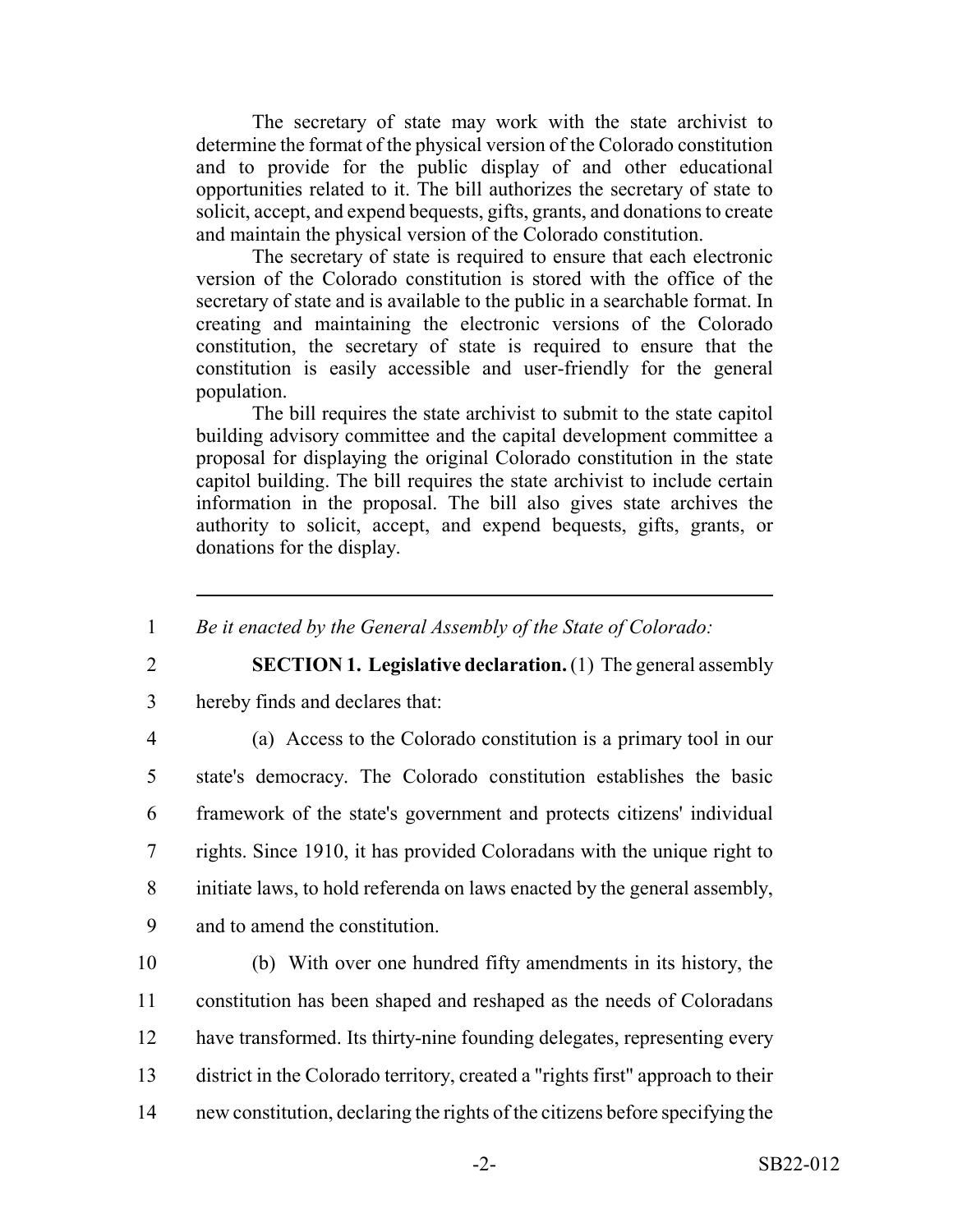structure of the government.

 (c) From its early days as a tri-lingual document to its current form, the constitution is an informative, challenging, and inspirational document that establishes the rights, duties, and responsibilities of the citizens of Colorado and establishes the structure of our state government; (d) From water to women's right to vote, the original Colorado constitution and its subsequent amendments illustrate our values and our process of determining who we are as Coloradans; and

 (e) A hundred years after America's constitution boldly asserted people to be endowed with natural rights in addition to the rights granted by law, the Colorado constitution reaffirmed this ideal by stating a bill of rights first. This and other foundational philosophies are made clear in the Colorado constitution.

 (2) The general assembly further finds and declares that the history contained in the Colorado constitution is an important asset and that the original constitution, as well as updated digital and hard copies of the constitution, should be easily and freely available to all people in 18 the state.

 **SECTION 2.** In Colorado Revised Statutes, **add** 24-21-118 as follows:

 **24-21-118. Retention of current version of state constitution.** 22 (1) (a) THE SECRETARY OF STATE SHALL CREATE AND MAINTAIN, OR CAUSE TO BE CREATED AND MAINTAINED, UPDATED PHYSICAL AND ELECTRONIC COPIES OF THE COLORADO CONSTITUTION, INCLUDING ALL 25 AMENDMENTS THERETO CURRENTLY IN EFFECT. THE SECRETARY OF STATE SHALL UPDATE THE PHYSICAL AND ELECTRONIC COPIES OF THE COLORADO CONSTITUTION AFTER EACH ELECTION AT WHICH THE VOTERS APPROVE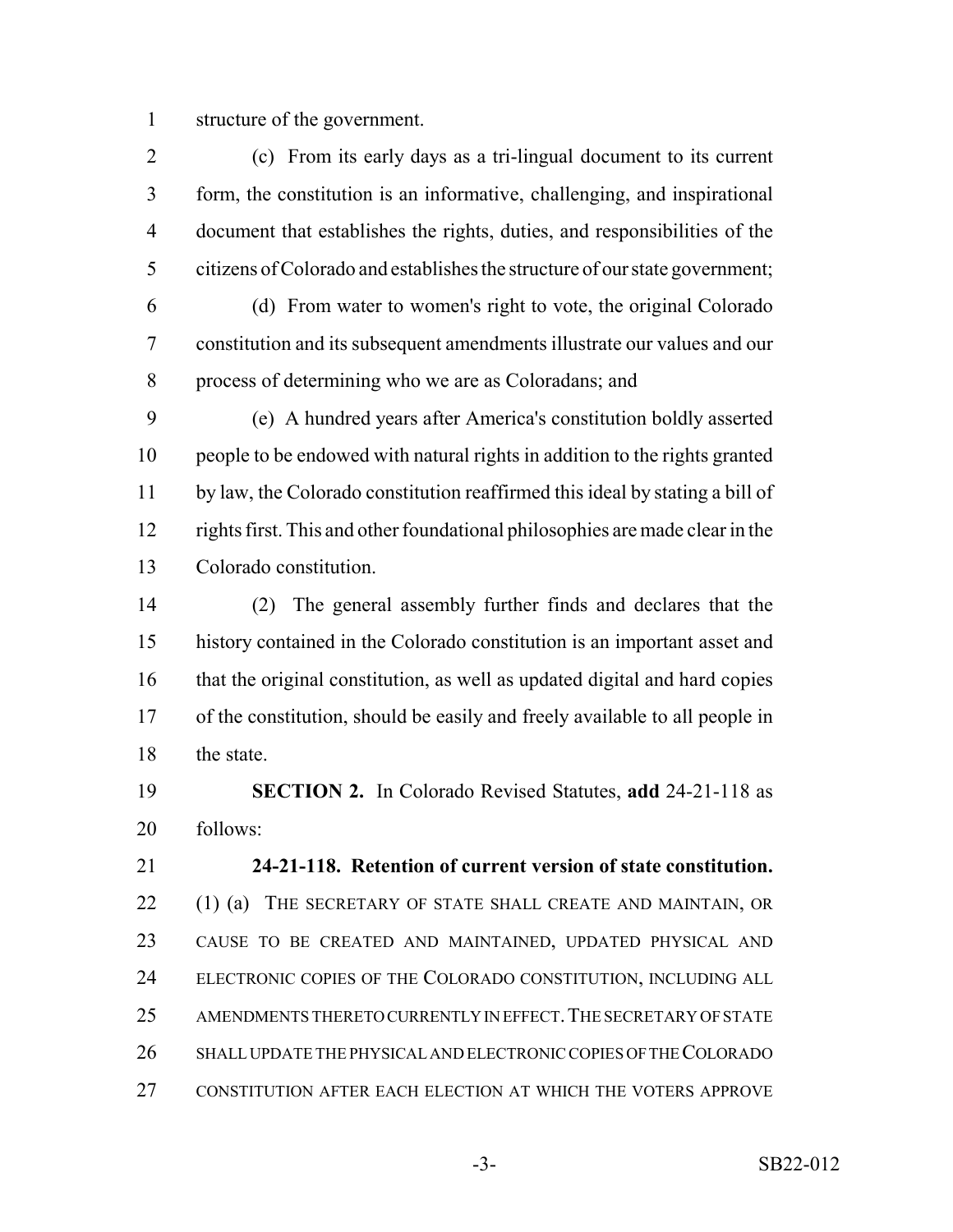ANY AMENDMENT TO THE COLORADO CONSTITUTION AND SHALL MAINTAIN ALL PREVIOUS PHYSICAL AND ELECTRONIC COPIES OF THE COLORADO CONSTITUTION CREATED PURSUANT TO THIS SECTION. THE PHYSICAL AND ELECTRONIC COPIES OF THE COLORADO CONSTITUTION SHALL BE CREATED AND MAINTAINED IN A FORMAT TO BE DETERMINED BY THE SECRETARY OF STATE.

 (b) THE SECRETARY OF STATE MAY WORK WITH THE STATE ARCHIVIST TO DETERMINE THE FORMAT OF THE UPDATED PHYSICAL COPY OF THE COLORADO CONSTITUTION AND TO PROVIDE FOR THE PUBLIC DISPLAY OF OR OTHER EDUCATIONAL OPPORTUNITIES RELATED TO THE UPDATED PHYSICAL COPY OF THE COLORADO CONSTITUTION.

 (c) THE SECRETARY OF STATE SHALL ENSURE THAT EACH ELECTRONIC VERSION OF THE COLORADO CONSTITUTION IS STORED WITH THE OFFICE OF THE SECRETARY OF STATE AND SHALL ENSURE THAT THE ELECTRONIC COPY OF EACH VERSION OF THE COLORADO CONSTITUTION CREATED PURSUANT TO THIS SECTION IS AVAILABLE TO THE PUBLIC IN A SEARCHABLE FORMAT THROUGH THE WEBSITE OF THE OFFICE OF THE SECRETARY OF STATE. IN CREATING AND MAINTAINING THE ELECTRONIC VERSIONS OF THE COLORADO CONSTITUTION PURSUANT TO THIS SECTION, OR IN CAUSING THE ELECTRONIC VERSIONS TO BE CREATED AND MAINTAINED, THE SECRETARY OF STATE SHALL ENSURE THAT THE CONSTITUTION IS EASILY ACCESSIBLE AND USER-FRIENDLY FOR THE 23 GENERAL POPULATION OF THE STATE.

24 (2) THE SECRETARY OF STATE MAY SOLICIT, ACCEPT, AND EXPEND ANY BEQUESTS, GIFTS, GRANTS, OR DONATIONS OF ANY KIND FROM ANY 26 PRIVATE SOURCE FOR THE PURPOSE OF IMPLEMENTING THIS SECTION. NO APPROPRIATION SHALL BE MADE OUT OF THE GENERAL FUND OR ANY CASH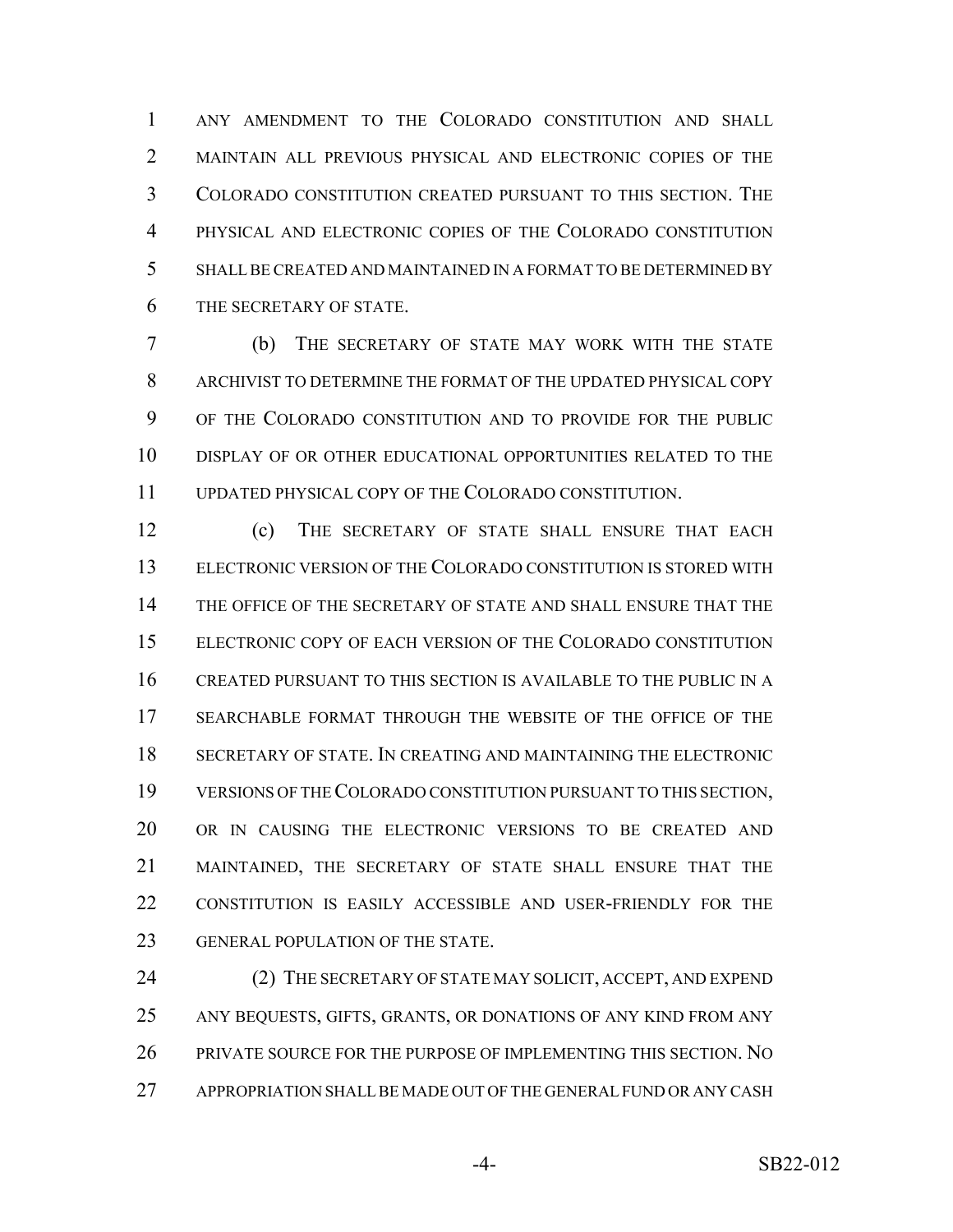FUND FOR EXPENDITURES INCURRED BY THE DEPARTMENT OF STATE OR ANY OTHER DEPARTMENT OR AGENCY TO CARRY OUT THE PROVISIONS OF THIS SECTION.

 **SECTION 3.** In Colorado Revised Statutes, **add** 24-80-116 as follows:

 **24-80-116. Display of original state constitution in state capitol.** (1) ON OR BEFORE DECEMBER 31, 2022, THE STATE ARCHIVIST SHALL SUBMIT A PROPOSAL TO THE STATE CAPITOL BUILDING ADVISORY COMMITTEE AND THE CAPITAL DEVELOPMENT COMMITTEE FOR CREATING A PERMANENT PUBLIC DISPLAY OF THE ORIGINAL DRAFT OF THE COLORADO CONSTITUTION INSIDE THE STATE CAPITOL BUILDING. THE PROPOSAL SHALL INCLUDE SUGGESTIONS FOR HOW AND WHERE THE ORIGINAL DRAFT OF THE COLORADO CONSTITUTION SHOULD BE DISPLAYED AND STORED AND A PROPOSAL FOR THE ORIGINAL DRAFT OF THE COLORADO CONSTITUTION TO BE DISPLAYED IN GOVERNMENT BUILDINGS OTHER THAN THE STATE CAPITOL BUILDING. THE STATE CAPITOL BUILDING ADVISORY COMMITTEE AND THE CAPITAL DEVELOPMENT COMMITTEE SHALL EVALUATE THE PROPOSAL AND CONSIDER WHETHER TO APPROVE THE PROPOSAL IN ACCORDANCE WITH THE CRITERIA AND PROCEDURES FOR PLACING OTHER DISPLAYS WITHIN THE STATE CAPITOL BUILDING PURSUANT TO SECTION 24-82-108 (3)(h). THE DISPLAY MAY INCLUDE OTHER OBJECTS AND EDUCATIONAL MATERIALS RELATED TO THE 23 ADOPTION AND HISTORY OF THE COLORADO CONSTITUTION.

(2) THE STATE ARCHIVES:

 (a) REMAINS THE LEGAL CUSTODIAN OF THE ORIGINAL DRAFT OF THE COLORADO CONSTITUTION AND IS RESPONSIBLE FOR THE CONTINUING PROTECTION AND PRESERVATION OF THE ORIGINAL DRAFT IN ACCORDANCE